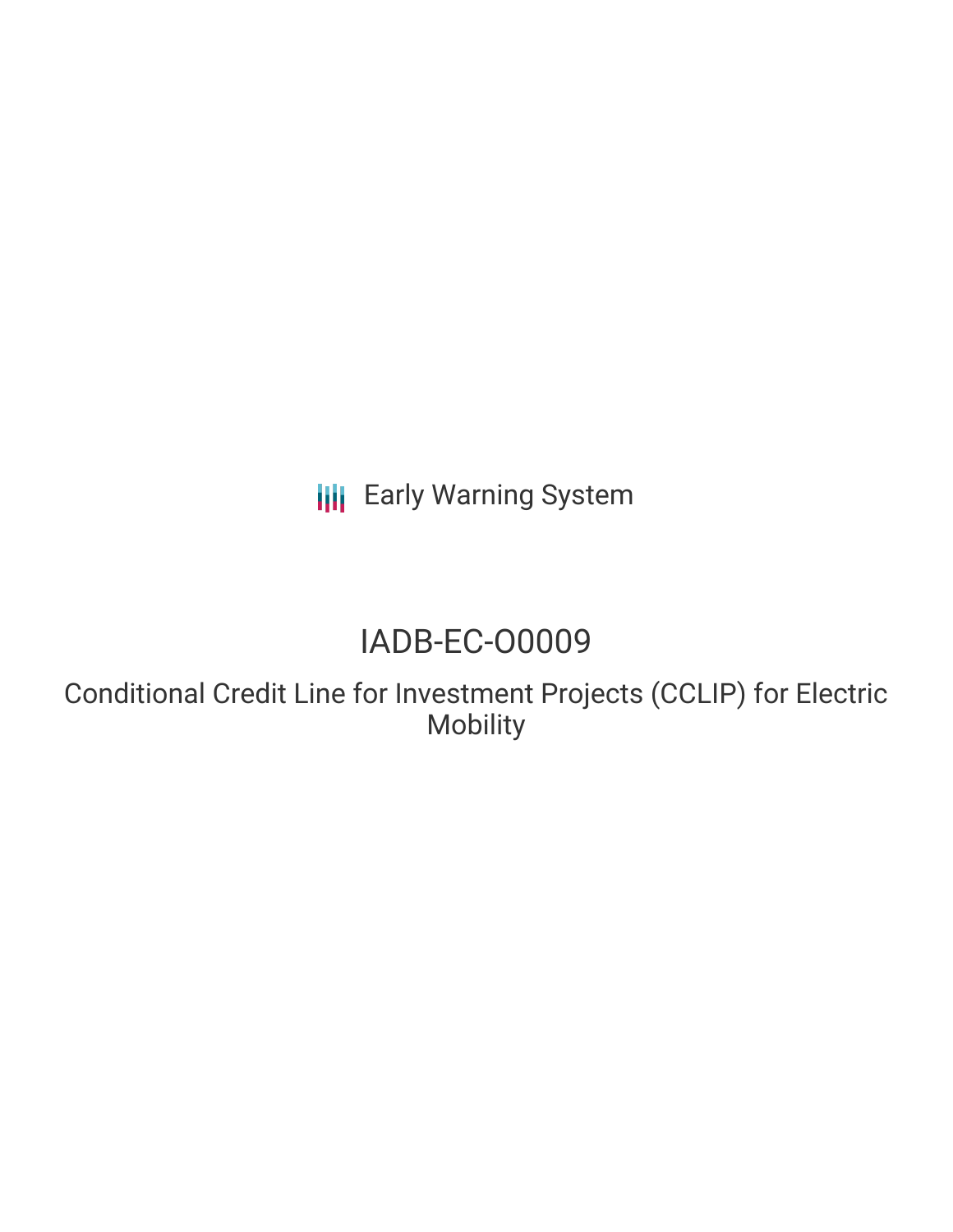

## **Quick Facts**

| <b>Countries</b>               | Ecuador                                |
|--------------------------------|----------------------------------------|
| <b>Financial Institutions</b>  | Inter-American Development Bank (IADB) |
| <b>Status</b>                  | Active                                 |
| <b>Bank Risk Rating</b>        | B                                      |
| <b>Borrower</b>                | Government of Ecuador                  |
| <b>Sectors</b>                 | Climate and Environment, Transport     |
| <b>Investment Amount (USD)</b> | \$20.00 million                        |
| <b>Project Cost (USD)</b>      | \$20.00 million                        |
|                                |                                        |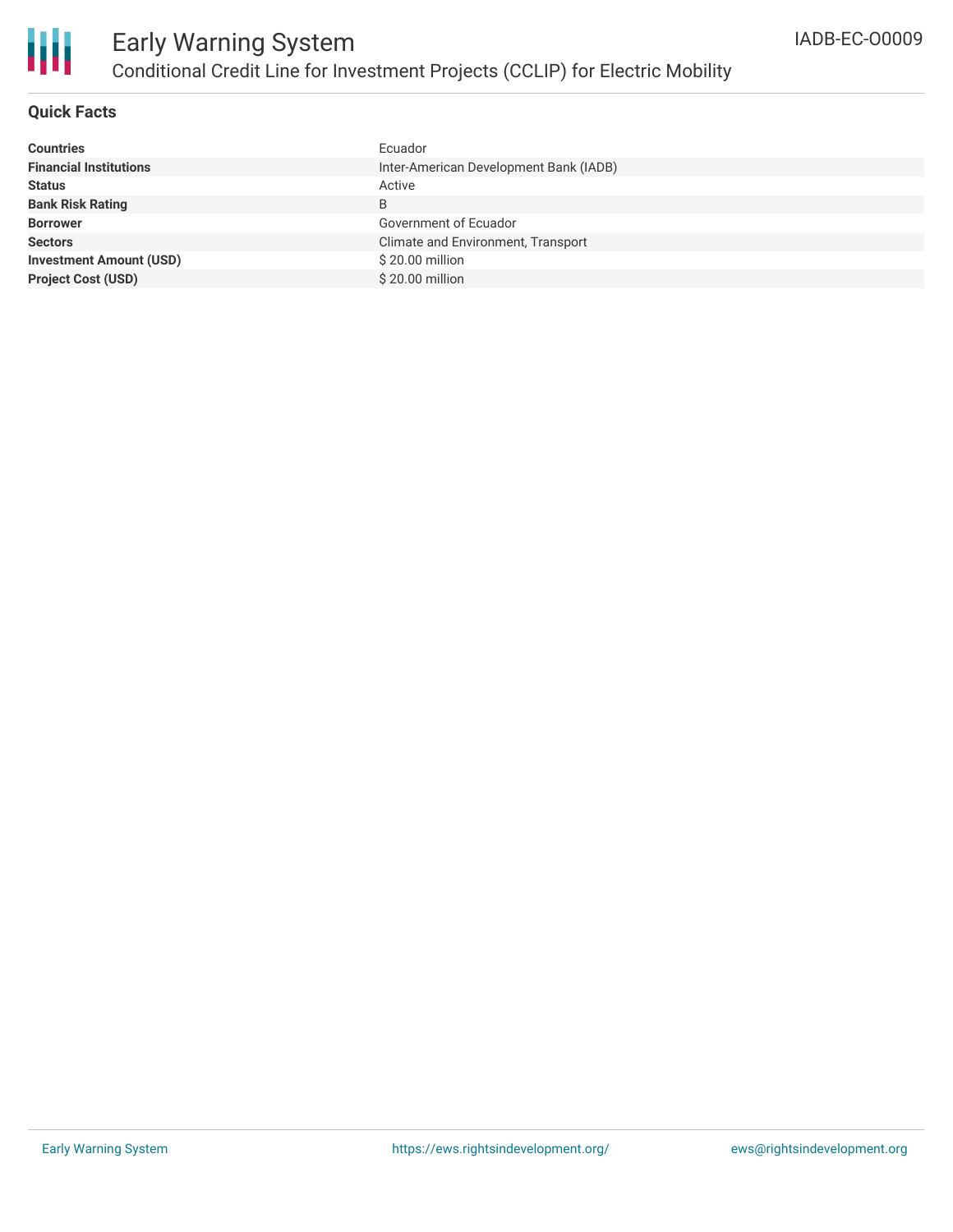

# Early Warning System Conditional Credit Line for Investment Projects (CCLIP) for Electric Mobility

## **Project Description**

The objective of the CCLIP is to reduce fossil fuel consumption and GHE emissions in Ecuador through the promotion of investments in Electric Vehicles (EV).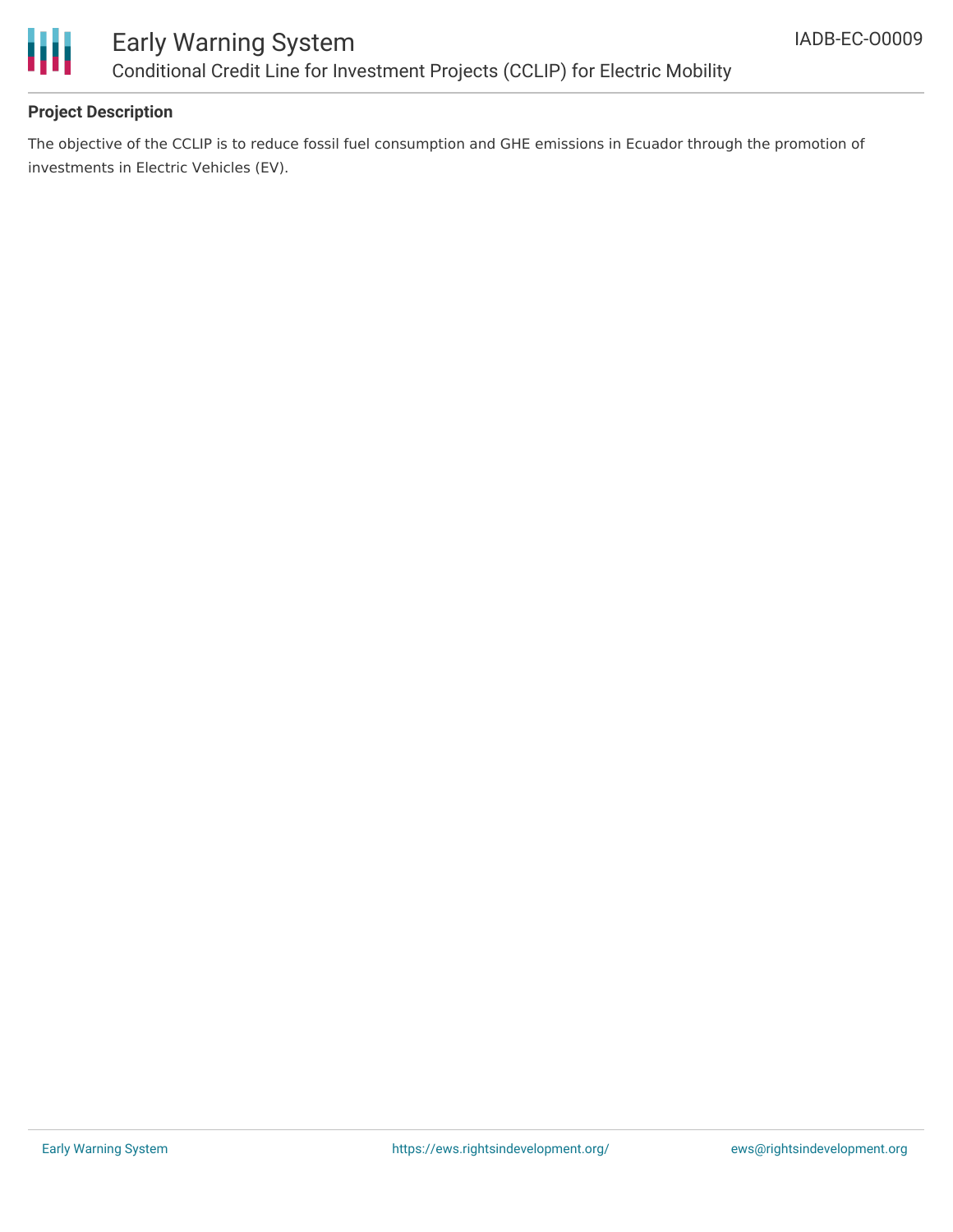

#### **Investment Description**

• Inter-American Development Bank (IADB)

Investment type not available at the time of the Snapshot